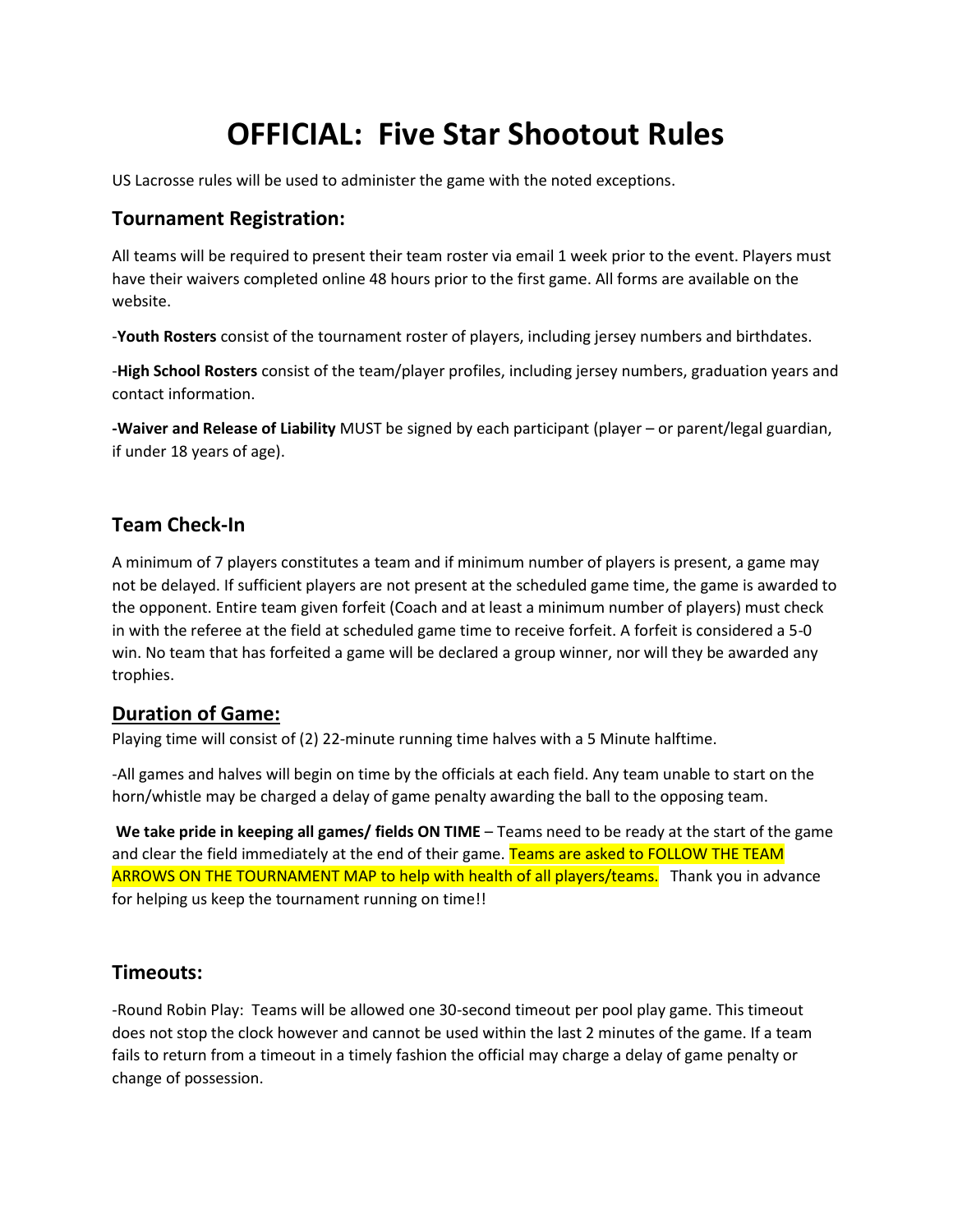-Championship Round Play ( $1^{st}$  vs.  $1^{st}$ ,  $2^{nd}$  vs.  $2^{nd}$  etc): Each team in a Championship Round game will receive one 30-second time-out each half; time-outs do not carry over to the next half.

#### **-No timeouts in the final two minutes of play.**

#### **Penalties:**

Penalty times will be assessed by the referees. The penalty clock will begin once play is resumed by the official and the player has taken a knee. Referees will keep track of time and will announce when players are 'released'.

8 meter free positions - if a foul call is made just before the final whistle/horn awarding an 8 meter free position - the shot may be taken after the final whistle/horn. If it does not impact the final score of the game in the last period no shot will be taken.

## **Draw Control**

There will be no draw control taken for 2020 as a step to minimize contact and follow CDC/US Lacrosse suggestions for returning to play. The game will start with possession at the center for the HOME TEAM and then thereafter, during the run of the game, possession will be granted at the center for the team which was scored upon.

## **Overtime**

**Round Robin Games:** Games after regulation shall remain a tie; no overtime.

**Championship Round Games** (1<sup>st</sup> vs. 1<sup>st</sup>, 2<sup>nd</sup> vs. 2<sup>nd</sup>, etc): All championship round games (1st vs. 1st, 2nd vs. 2nd, etc) that are tied after regulation play shall be decided by playing a 3-minute sudden death victory overtime period. For 2020 with no draw control, the team with the fewest goals against for the tournament will get possession to start the first overtime. Each team alternates starting with the ball for subsequent sudden victory periods.

## **Substitutions:**

Quick substitutions shall be allowed on the fly. Substitutions shall be made from the halfway line.

## **Jersey, Equipment & Spectators:**

-In the case of color conflict, the Home Team shall be required to change jerseys. The team listed first in the tournament bracket is the Home Team. Each team should have matching jerseys/pinnies and each player must be uniquely numbered.

-There will be no stick checks unless requested by the opposing coach. If the stick is found to be legal, the challenging team will be assessed a delay of the game technical foul. If the stick is not legal, the appropriate penalty will be assessed.

-Soft casts are permissible with the approval of the referee prior to the game. Hard casts are not acceptable unless they can be wrapped adequately with a soft material and approved by the referee.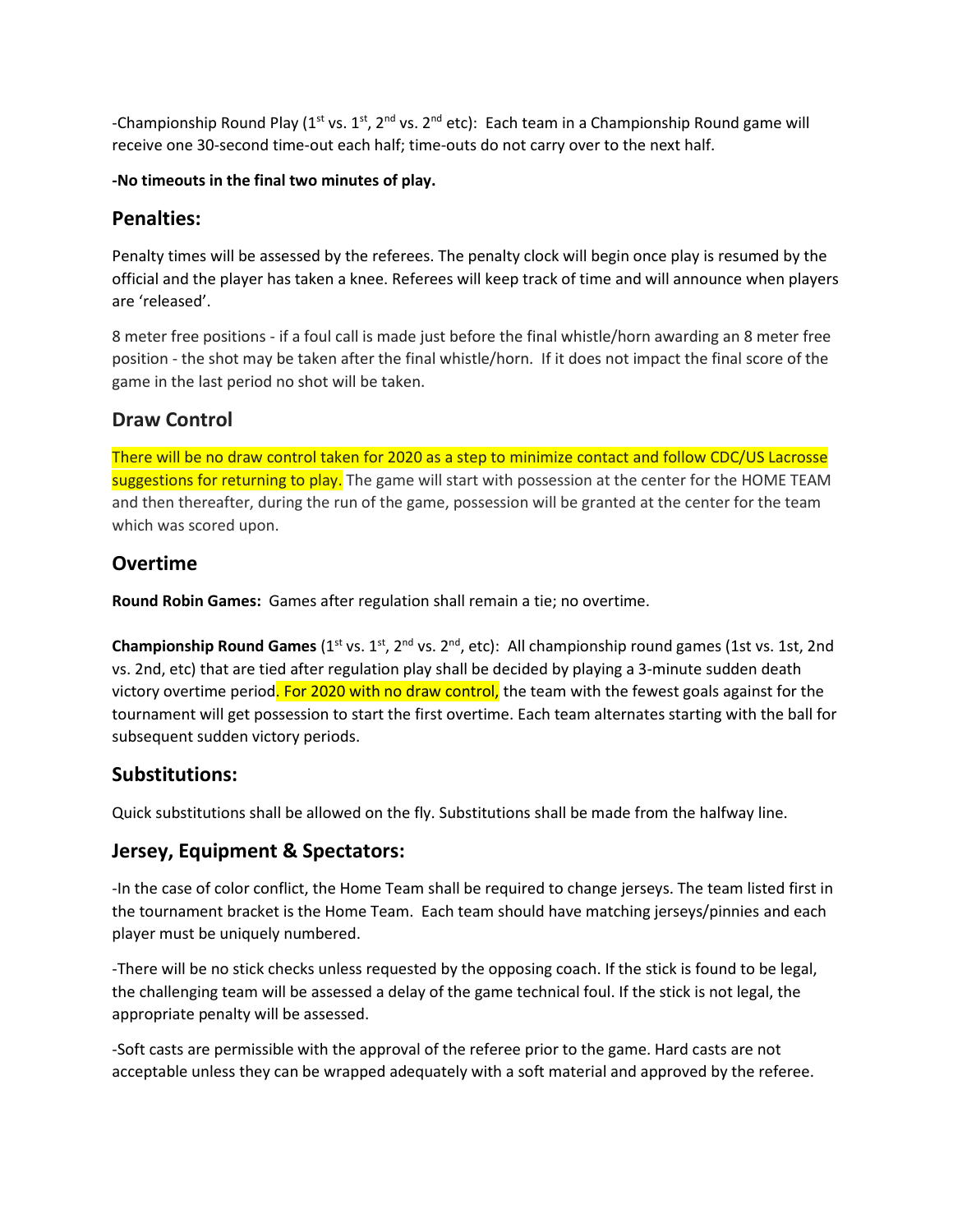-Players and coaches from both teams shall locate on one side of the playing field, and Spectators shall congregate on the opposite side. Please see the tournament map. No spectators may sit on the team side of the field.

# **PLAYER & COACH CONDUCT**

-Players receiving a second yellow card in the same game will be sent off for the remainder of the game. Players receiving a red card will be sent off for the remainder of the game and the next game. Any player who has been sent off for the remainder of the game twice during the tournament shall not be allowed to participate in the remainder of the tournament.

-**Coaches, assistants, managers, fans etc.** may be verbally warned for conduct or actions detrimental to the game. If they persist, they will be instructed to remove themselves from sight and sounds of the field of play. Those removed from the field of play will not be allowed to attend or participate in the next game played. Those removed a second time will not be allowed to return for the remainder of the tournament. Lack of compliance will result in the referee abandoning the game resulting in a forfeit for the offending team.

-No noisemakers will be allowed at any field (horns, whistles, sirens, cow bells etc.) Offenders will be asked to leave the field.

The following are grounds for disqualification from the tournament:

-**Use of illegal players:** The players listed on the roster at the time the roster is submitted are the only players allowed to play.

-**False Information:** Information provided to the tournament administration in tournament documents is collected in good faith; any false information provided is grounds for disqualification.

-**Unnecessary vulgarity, violence or abrasive conduct:** Good sportsmanship and Spirit of the Game are expected. Tournament Directors reserve the right to immediately terminate a game and/or escort a player, coach, spectator or team from the premises.

# **Reporting Scores and Protests:**

-At the end of each game, the referees and coaches MUST agree to the final score before it is entered as 'Official' and sign the Official Game Card at the scorer's table. A signature by both coaches makes a score final and official. Scores will only be changed after that if the referee and both coaches agree.

-Scores will be reported to the Headquarters within 60 minutes of the completion of the game. Scores will be recorded and posted on the official Schedule/Results on the tournament website.

-Judgement calls by the referees are final and may **NOT** be contested.

**Tournament Directors and officials' decisions are final, and no protests are allowed.**

# **Division Play and Standings**

-Points for the games are as follows: Win: 3 points, Tie: 1 point, Loss or forfeit: 0 points (Forfeits will be recorded as a 5-0 win to the receiving team.)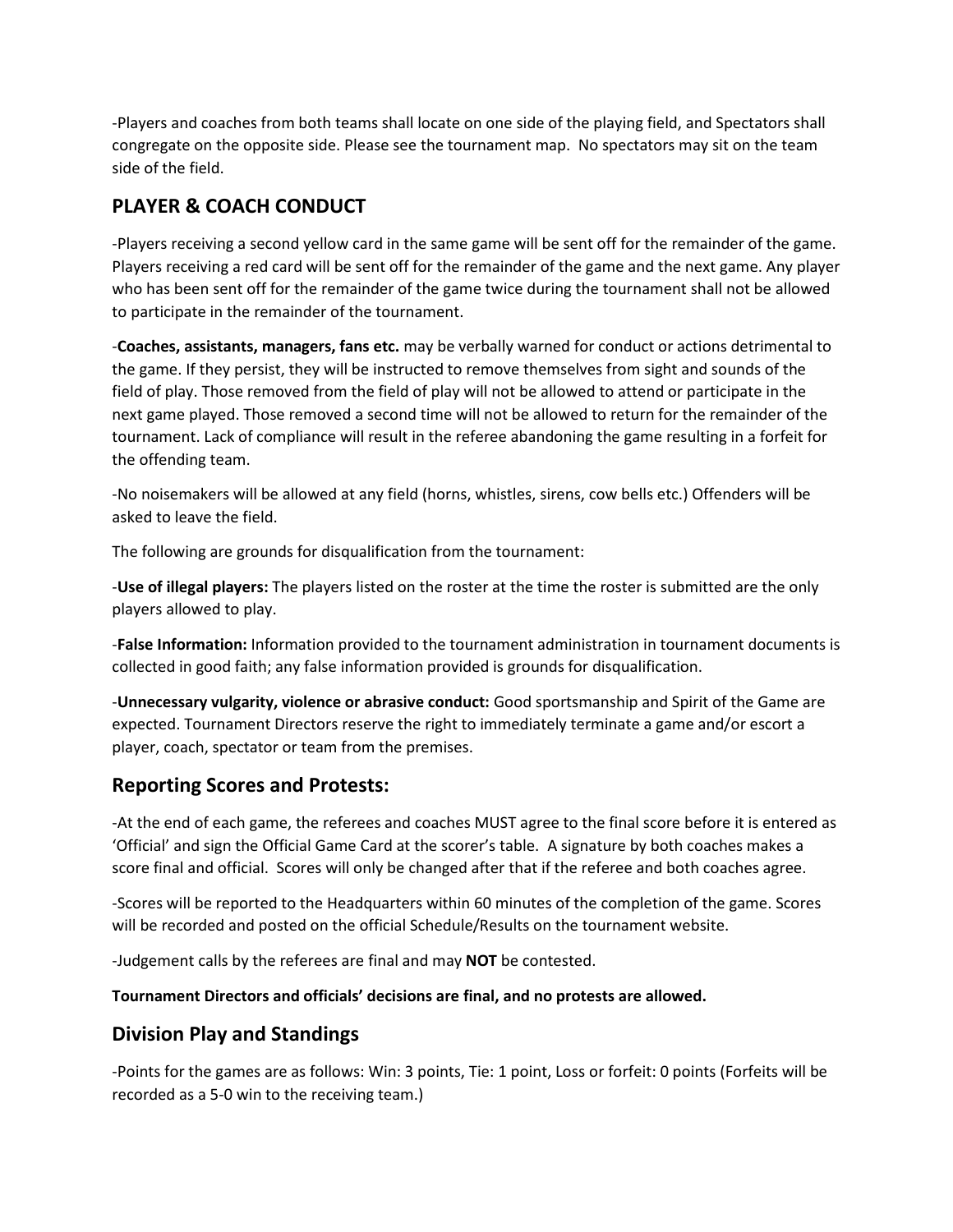#### **Two Team Advancement Tiebreaker will be decided by:**

- 1. Head-to-head
- 2. Goal differential Max 5 Goal Differential per game
- 3. Goals allowed
- 4. Goals scored Max 5 More than Opponent per game
- 5. Coin Toss

**Three Team or More Advancement Tiebreaker:** In the event of a three-way or more tie in point standing, advancement to the Championship round of play is determined by starting with #2 above and progress until a point of differentiation is identified. Once a team is determined to be the winner of a standings tie breaker, the teams remaining will start the tiebreaker process over again. (Example, a three way tie, a team is determined to have the best Goal Differential, the other two teams will then revert to a 2 Team Tiebreaker process).

-In the event that full game cancellations occur and rescheduling is not possible, and the game cancellation creates a situation where teams within the same division are unable to play an equal number of qualifying games, the group winner will be determined on the basis of average points per game played, followed by the normal tie-breaking procedure, if necessary.

#### **Team Awards**

Individual awards for up to 22 players will be awarded for both Champions and Finalists.

#### **Schedule Release:**

Schedules will be published on the Thursday preceding the event.

#### **Weather**

The tournament reserves the right to reduce games times and terminate games as necessary due to adverse weather and field conditions. It is the responsibility of each coach to check Tournament Headquarters and the Schedule/Results page on the website for any rescheduling information. Note: If necessary, subsequent game lengths may be shortened to allow the majority of teams to play as many of their scheduled games as possible.

If the first half has not been completed and the game is stopped, every effort will be made to complete the game, or play to completion of at least the first half and record the score as final. However, if first half completion or rescheduling is not possible because of weather conditions, results will be decided as follows:

a) Team up by 3 goals or more shall be awarded a win.

b) Score difference of 2 or less will be scored as a tie.

Games called during the second half are considered complete and will be scored according to the score at the time the game is called.